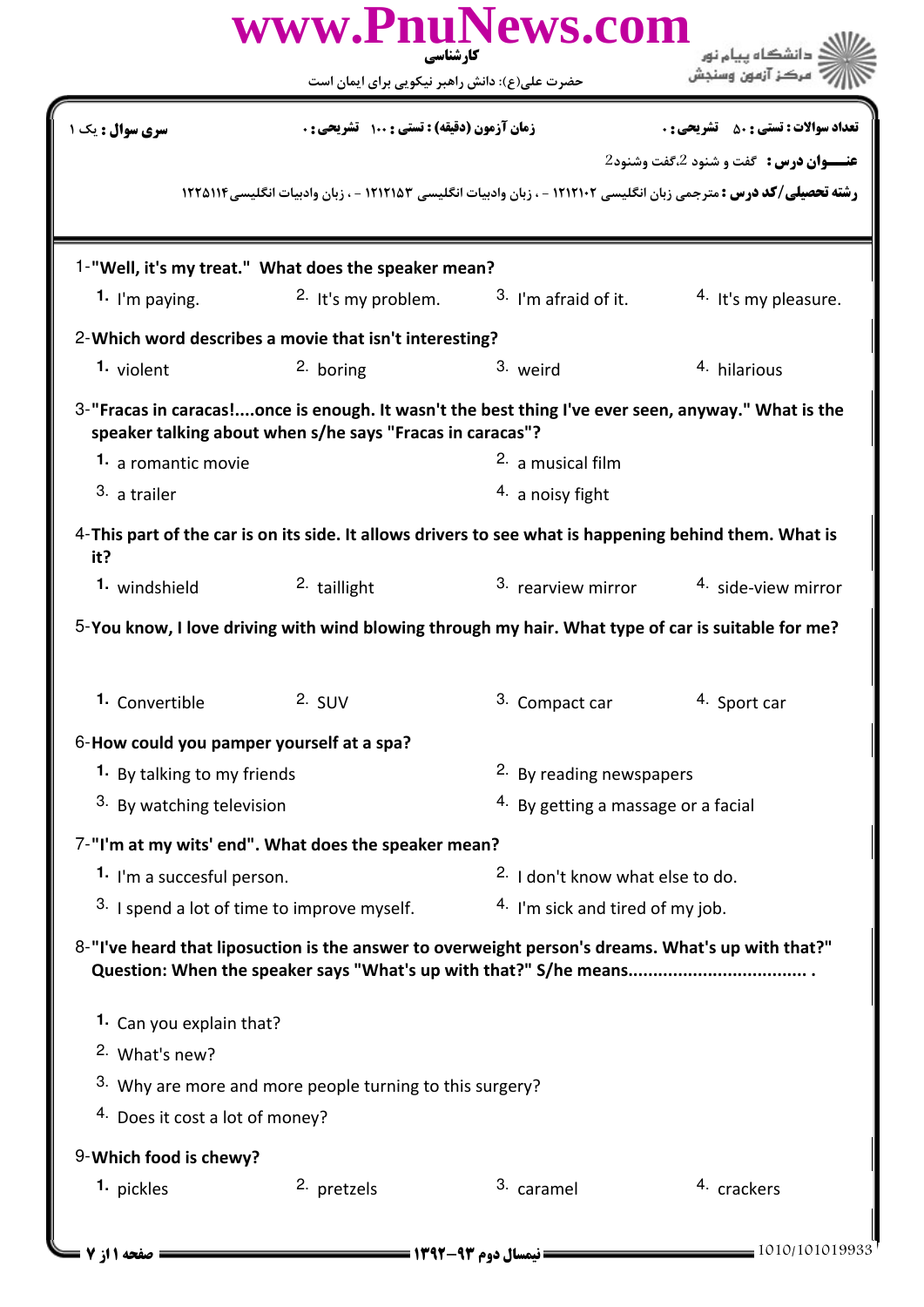|                                                                                                                         | www.PnuNews.com<br>کارشناسی                                                                                              |                                           |                                              |  |
|-------------------------------------------------------------------------------------------------------------------------|--------------------------------------------------------------------------------------------------------------------------|-------------------------------------------|----------------------------------------------|--|
|                                                                                                                         | حضرت علی(ع): دانش راهبر نیکویی برای ایمان است                                                                            |                                           |                                              |  |
| <mark>سری سوال :</mark> یک ۱                                                                                            | زمان آزمون (دقیقه) : تستی : ۱۰۰٪ تشریحی : ۰                                                                              |                                           | <b>تعداد سوالات : تستي : 50 ٪ تشريحي : 0</b> |  |
|                                                                                                                         |                                                                                                                          |                                           | <b>عنــوان درس :</b> گفت و شنود 2،گفت وشنود2 |  |
|                                                                                                                         | <b>رشته تحصیلی/کد درس :</b> مترجمی زبان انگلیسی ۱۲۱۲۱۰۲ - ، زبان وادبیات انگلیسی ۱۲۱۲۱۵۳ - ، زبان وادبیات انگلیسی1۲۲۵۱۱۴ |                                           |                                              |  |
|                                                                                                                         | 10-Which color can be an alternative for "fuchsia"?                                                                      |                                           |                                              |  |
| 1. hot pink                                                                                                             | 2. deep red                                                                                                              | 3. emerald green                          | 4. light purple                              |  |
| 11-What do you feel like doing?                                                                                         |                                                                                                                          |                                           |                                              |  |
|                                                                                                                         | <sup>1</sup> Well, I don't know. I'm kind of down in the drumps. Maybe a nice dinner will cheer me up.                   |                                           |                                              |  |
|                                                                                                                         | <sup>2.</sup> I guess I'm just feeling a little out of sorts since I got back from vacation.                             |                                           |                                              |  |
| 3. So, I think I have a terrible cold.                                                                                  |                                                                                                                          |                                           |                                              |  |
|                                                                                                                         | 4. I really feel excited when I go shopping.                                                                             |                                           |                                              |  |
| 12-Are you a person who enjoys the limelight?                                                                           |                                                                                                                          |                                           |                                              |  |
| 1. Oh, yes. I really like to be a rebel.                                                                                |                                                                                                                          |                                           |                                              |  |
|                                                                                                                         | <sup>2.</sup> Oh, yes. I really like to criticize myself.                                                                |                                           |                                              |  |
|                                                                                                                         | 3. Oh, yes. I really like to make people laugh.                                                                          |                                           |                                              |  |
|                                                                                                                         | 4. Oh, yes. I really like to be the center of attention.                                                                 |                                           |                                              |  |
| 13-Which materials are considered valuable?                                                                             |                                                                                                                          |                                           |                                              |  |
|                                                                                                                         | 1. silver and glass $2.$ gold and clay                                                                                   | <sup>3.</sup> gold and silver             | 4. wood and stone                            |  |
|                                                                                                                         | 14-"I'd have to be nuts to ask them." What does the speaker mean?                                                        |                                           |                                              |  |
| 1. It is ridiculous.                                                                                                    |                                                                                                                          | <sup>2.</sup> I admire them.              |                                              |  |
| 3. I'd have to be crazy.                                                                                                |                                                                                                                          | $4.$ I'm kidding.                         |                                              |  |
|                                                                                                                         | 15-Which one is the most common way of acknowledging thanks?                                                             |                                           |                                              |  |
| 1. No problem.                                                                                                          |                                                                                                                          | <sup>2.</sup> You're welcome.             |                                              |  |
| 3. Don't mention it.                                                                                                    |                                                                                                                          | $4.$ Not at all.                          |                                              |  |
| 16-Are you an introvert person?                                                                                         |                                                                                                                          |                                           |                                              |  |
| 1. Actually, yes. I seek excitement.                                                                                    |                                                                                                                          |                                           |                                              |  |
| <sup>2.</sup> Actually, yes. I enjoy being in a group.                                                                  |                                                                                                                          |                                           |                                              |  |
| 3. Actually, yes. I sometimes talk without thinking.<br><sup>4.</sup> Actually, yes. I avoid interacting unnecessarily. |                                                                                                                          |                                           |                                              |  |
|                                                                                                                         |                                                                                                                          |                                           |                                              |  |
| 17-A: What have you been up to?<br><b>B: Not much.</b>                                                                  | Question: What does the first speaker mean?                                                                              |                                           |                                              |  |
| 1. What happened in your life?                                                                                          |                                                                                                                          | <sup>2.</sup> Where did you go yesterday? |                                              |  |
| 3. What's your idea about it?                                                                                           |                                                                                                                          | <sup>4.</sup> What have you been doing?   |                                              |  |
| = صفحه 12; 7 =                                                                                                          | <b>ــــ نیمسال دوم ۹۳-۱۳۹۲ ــــــــــــــــــ</b>                                                                        |                                           | 1010/101019933                               |  |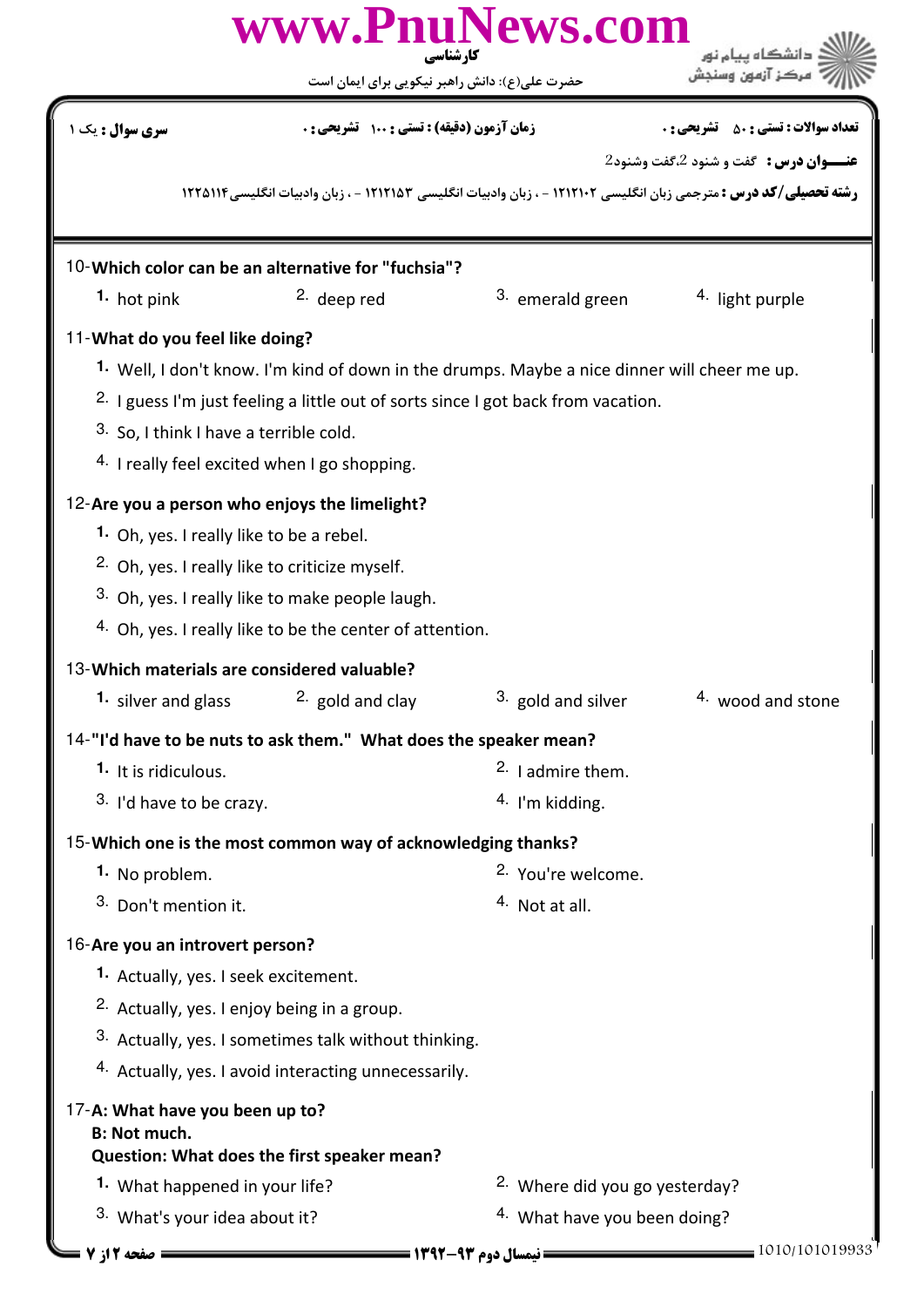|                                                                      |                                                                                                                                                                    | www.PnuNews.com<br>کارشناسی                                                                                                                                                                                                                                 | دانشگاه پیام نور                                                                                                                                                                                             |
|----------------------------------------------------------------------|--------------------------------------------------------------------------------------------------------------------------------------------------------------------|-------------------------------------------------------------------------------------------------------------------------------------------------------------------------------------------------------------------------------------------------------------|--------------------------------------------------------------------------------------------------------------------------------------------------------------------------------------------------------------|
|                                                                      |                                                                                                                                                                    | حضرت علی(ع): دانش راهبر نیکویی برای ایمان است                                                                                                                                                                                                               | مركز آزمون وسنجش                                                                                                                                                                                             |
| سری سوال : یک ۱                                                      |                                                                                                                                                                    | زمان آزمون (دقیقه) : تستی : 100 تشریحی : 0                                                                                                                                                                                                                  | <b>تعداد سوالات : تستی : 50 ٪ تشریحی : 0</b>                                                                                                                                                                 |
|                                                                      |                                                                                                                                                                    |                                                                                                                                                                                                                                                             | <b>عنــوان درس :</b> گفت و شنود 2،گفت وشنود2                                                                                                                                                                 |
|                                                                      |                                                                                                                                                                    |                                                                                                                                                                                                                                                             | <b>رشته تحصیلی/کد درس :</b> مترجمی زبان انگلیسی ۱۲۱۲۱۰۲ - ، زبان وادبیات انگلیسی ۱۲۱۲۱۵۳ - ، زبان وادبیات انگلیسی۱۲۲۵۱۱۴                                                                                     |
|                                                                      |                                                                                                                                                                    |                                                                                                                                                                                                                                                             |                                                                                                                                                                                                              |
| 18-A: I ask the question. Ready to begin?<br><b>B: You bet!</b>      |                                                                                                                                                                    | Question: When the speaker says "you bet", s/he                                                                                                                                                                                                             |                                                                                                                                                                                                              |
| 1. says "yes" enthusiastically                                       |                                                                                                                                                                    | 2. says "you will win"                                                                                                                                                                                                                                      |                                                                                                                                                                                                              |
| <sup>3.</sup> shows her or his disagreement                          |                                                                                                                                                                    | 4. says "wait a minute"                                                                                                                                                                                                                                     |                                                                                                                                                                                                              |
| B: Much better than on the tube.                                     | Tube is a common slang for                                                                                                                                         | 19-A: I'm really in the mood for a good classic movie. And on a big screen!                                                                                                                                                                                 |                                                                                                                                                                                                              |
| 1. cinema                                                            | 2. concert                                                                                                                                                         | 3. theater                                                                                                                                                                                                                                                  | 4. TV.                                                                                                                                                                                                       |
| <b>B: Deal!</b><br>1. It's very interesting.                         | Question: What does the second speaker mean?                                                                                                                       | 20-A: Actually, I'd rather see something else . Hey! They are showing Dracula!<br><sup>2</sup> No. Not now.                                                                                                                                                 |                                                                                                                                                                                                              |
| $3.$ Ok. I agree.                                                    |                                                                                                                                                                    | <sup>4.</sup> It's scary.                                                                                                                                                                                                                                   |                                                                                                                                                                                                              |
| 21-A: Did you see The Violinist when it was in the theaters?         | B: Yes, I did. That's a movie I'll always remember.                                                                                                                | Question: Which adjective best represents their opinion about the movie?                                                                                                                                                                                    |                                                                                                                                                                                                              |
| 1. It is romantic.                                                   |                                                                                                                                                                    | <sup>2.</sup> It is weird.                                                                                                                                                                                                                                  |                                                                                                                                                                                                              |
| 3. It is unforgettable.                                              |                                                                                                                                                                    | $4.$ It is funny.                                                                                                                                                                                                                                           |                                                                                                                                                                                                              |
| king-size bed and a please.<br>you.                                  |                                                                                                                                                                    |                                                                                                                                                                                                                                                             | 22-A: Hi. I'm checking in. The name's Mason. My wife and son are joining to me tonight. So I need a<br>B : Ok. We have a single room available with a king-size bed. I'll have the bellman bring up that for |
| 1. double bed                                                        | 2. full-size                                                                                                                                                       | 3. rollaway                                                                                                                                                                                                                                                 | $4.$ twin                                                                                                                                                                                                    |
| 23-A: What is the most important factor for you in choosing a hotel? | B: Actually, concierge is very important for me.<br>Question: What's important for the second speaker?<br>3. A person who parks your car at a hotel or restaurant. | 1. Suites with sofa, microwave, mini-fridge and lots of closet space.<br><sup>2.</sup> A person in a hotel whose job includes advising guests about sightseeing, tours, etc.<br>4. Rooms with remote controls for lighting, music, TV and air-conditioning. |                                                                                                                                                                                                              |
|                                                                      |                                                                                                                                                                    |                                                                                                                                                                                                                                                             |                                                                                                                                                                                                              |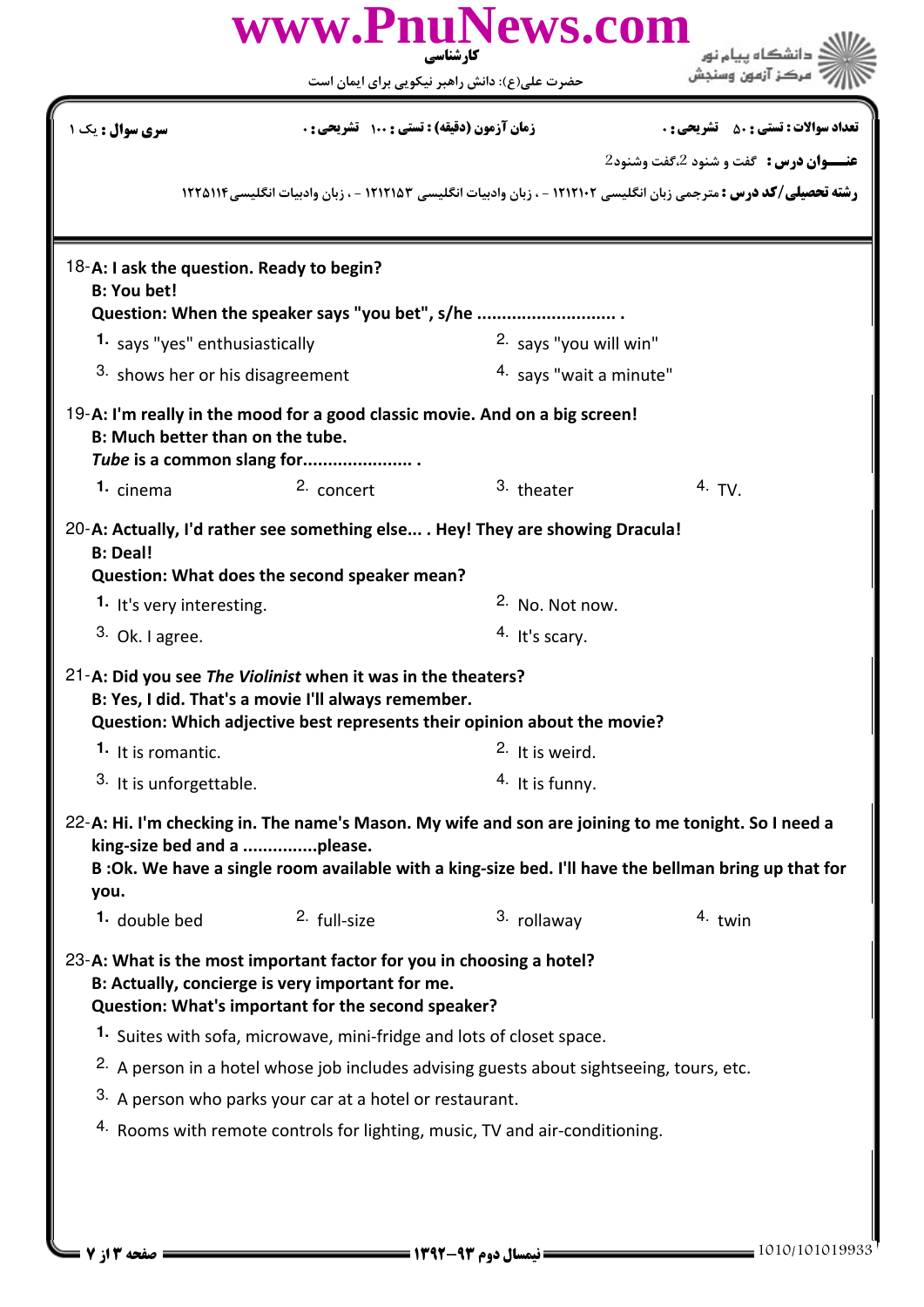|                                                                                             |                                                               | www.PnuNews.com                                                  |                                                                                                                          |
|---------------------------------------------------------------------------------------------|---------------------------------------------------------------|------------------------------------------------------------------|--------------------------------------------------------------------------------------------------------------------------|
|                                                                                             |                                                               | کارشناسی<br>حضرت علی(ع): دانش راهبر نیکویی برای ایمان است        |                                                                                                                          |
| <mark>سری سوال :</mark> یک ۱                                                                |                                                               | زمان آزمون (دقیقه) : تستی : 100 تشریحی : 0                       | <b>تعداد سوالات : تستی : 50 ٪ تشریحی : 0</b>                                                                             |
|                                                                                             |                                                               |                                                                  | <b>عنــوان درس :</b> گفت و شنود 2،گفت وشنود2                                                                             |
|                                                                                             |                                                               |                                                                  | <b>رشته تحصیلی/کد درس :</b> مترجمی زبان انگلیسی ۱۲۱۲۱۰۲ - ، زبان وادبیات انگلیسی ۱۲۱۲۱۵۳ - ، زبان وادبیات انگلیسی۱۲۲۵۱۱۴ |
| towels all over the floor in the bathroom.                                                  | B: I'm so sorry, ma'am. I'll send someone up right away.      | Question: The hotel service that the first speaker needs is      | 24-A: Hi. I just got back from a meeting and my room is a mess. No one made the bed and there are                        |
| 1. making up the room                                                                       |                                                               | 2. room service                                                  |                                                                                                                          |
| 3. laundry service                                                                          |                                                               | <sup>4.</sup> waiter's room                                      |                                                                                                                          |
| 25-A: How much did it cost?<br>B: An arm and a leg.                                         | Question: What does the second speaker mean?                  |                                                                  |                                                                                                                          |
| 1. It was very cheap.                                                                       |                                                               | 2. It was very expensive.                                        |                                                                                                                          |
| 3. It was free of charge.                                                                   |                                                               | <sup>4.</sup> I will buy it at all cost.                         |                                                                                                                          |
| store?<br>B: I'd like too, but I think I'll pass.<br>1. he thinks it's not suitable for him |                                                               | <sup>2</sup> he should save his money                            | $26-A$ : I need to pick up a few things on the way back to the hotel. Feel like stopping at a cosmetic                   |
| 3. he doesn't want to go                                                                    |                                                               | $4.$ he is too busy to go there                                  |                                                                                                                          |
| 27-A : What category of foods do you eat most?<br><b>B: Well, legumes.</b>                  | Question: What does the second speaker eat most?              |                                                                  |                                                                                                                          |
| 1. sea food                                                                                 | 2. poltry                                                     | 3. fruits                                                        | <sup>4.</sup> beans and peas                                                                                             |
| 28-A: You do look a little blue. Something wrong?<br>B: Nothing I can put my finger on.     | Question: What does the second speaker mean?                  |                                                                  |                                                                                                                          |
| 1. It is not an important issue.                                                            |                                                               | <sup>2.</sup> I can't solve my problem.                          |                                                                                                                          |
| 3. It's not an interesting issue.                                                           |                                                               | <sup>4.</sup> Nothing I can identify.                            |                                                                                                                          |
| 29-A: You look down. What's up?                                                             | B: Oh, nothing serious. I'm just tired of the same old grind. | Question: "The same old grind" is a(n) expression that refers to |                                                                                                                          |
| 1. formal/a depressing day                                                                  |                                                               |                                                                  |                                                                                                                          |
|                                                                                             | <sup>2.</sup> informal/depressing, boring work or routine     |                                                                  |                                                                                                                          |
| 3. formal/a sad occasion                                                                    |                                                               |                                                                  |                                                                                                                          |
| <sup>4.</sup> informal/a disgusting scene                                                   |                                                               |                                                                  |                                                                                                                          |
|                                                                                             |                                                               |                                                                  |                                                                                                                          |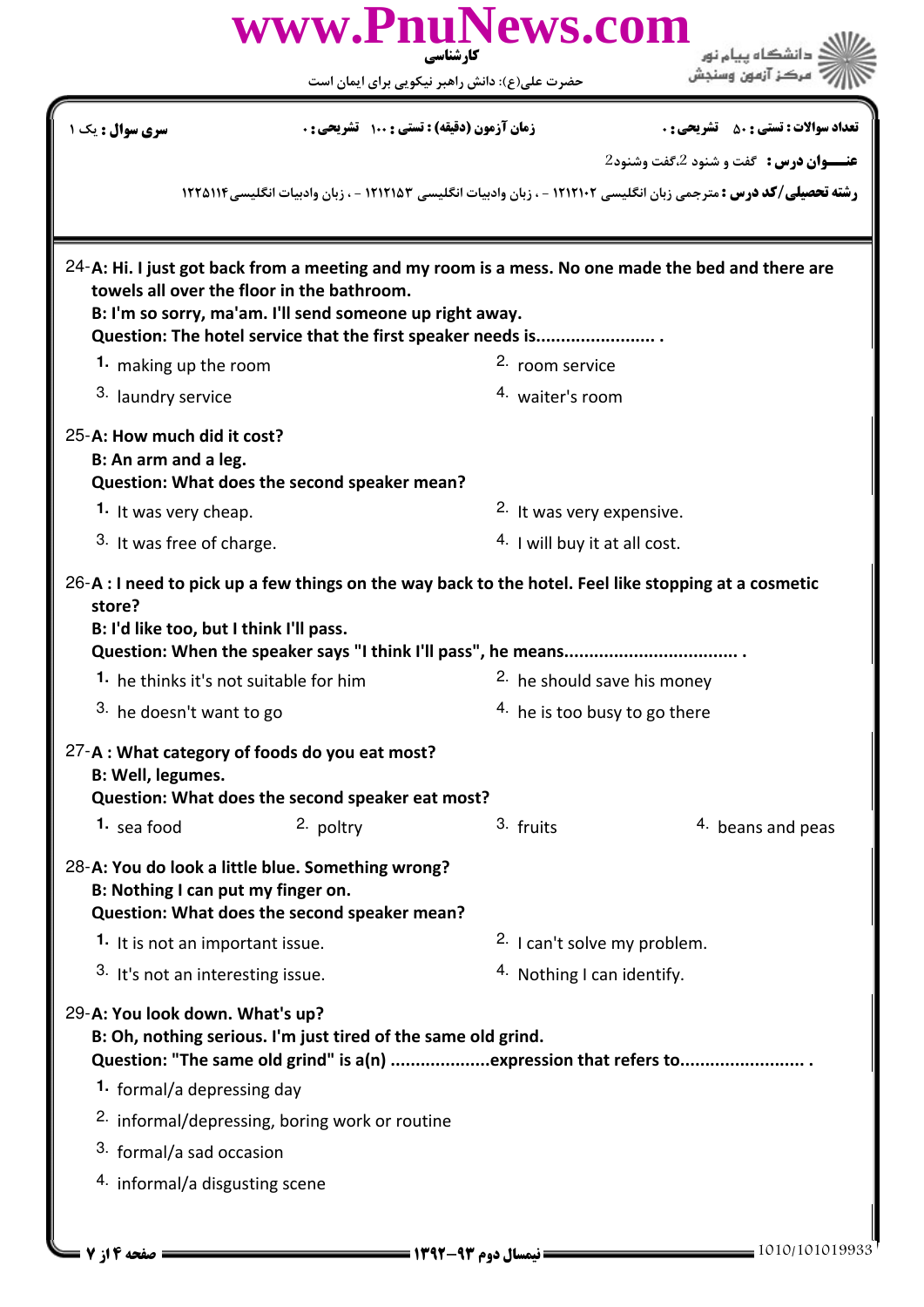|                                                                                          | www.PnuNews.com<br>کار شناسی                                                                                |                                      | دانشگاه پیام نور                                                                                                         |
|------------------------------------------------------------------------------------------|-------------------------------------------------------------------------------------------------------------|--------------------------------------|--------------------------------------------------------------------------------------------------------------------------|
|                                                                                          | حضرت علی(ع): دانش راهبر نیکویی برای ایمان است                                                               |                                      |                                                                                                                          |
| <b>سری سوال :</b> یک ۱                                                                   | زمان آزمون (دقیقه) : تستی : 100 تشریحی : 0                                                                  |                                      | <b>تعداد سوالات : تستی : 50 ٪ تشریحی : 0</b>                                                                             |
|                                                                                          |                                                                                                             |                                      | <b>عنــوان درس :</b> گفت و شنود 2،گفت وشنود2                                                                             |
|                                                                                          |                                                                                                             |                                      | <b>رشته تحصیلی/کد درس :</b> مترجمی زبان انگلیسی ۱۲۱۲۱۰۲ - ، زبان وادبیات انگلیسی ۱۲۱۲۱۵۳ - ، زبان وادبیات انگلیسی۱۲۲۵۱۱۴ |
| <b>B: To each his own.</b>                                                               | 30-A: I guess I'm not into really bright colors. I prefer the picasso.<br>Question: "To each his own" means |                                      |                                                                                                                          |
|                                                                                          | 1. every one has his or her own opinion                                                                     | 2. you should change your interests  |                                                                                                                          |
| 3. I agree with you                                                                      |                                                                                                             | <sup>4.</sup> it makes no difference |                                                                                                                          |
| 31-A: Sorry about that.<br>B: It's ok. They're awesom.                                   | Question: What does the second speaker mean?                                                                |                                      |                                                                                                                          |
| 1. They are fashionable.                                                                 |                                                                                                             | 2. They are not important.           |                                                                                                                          |
| 3. They are weak.                                                                        |                                                                                                             | <sup>4.</sup> They are great.        |                                                                                                                          |
| B: Yikes! I always forget! Thanks.                                                       | 32-A: Did you remember to save your information?<br>Question: "Yikes!" is an informal exclamation that      |                                      |                                                                                                                          |
| 1. shows surprise or slight fear.                                                        |                                                                                                             |                                      |                                                                                                                          |
|                                                                                          | 2. indicates that someone has made a mistake.                                                               |                                      |                                                                                                                          |
| 3. is used to show a regret.                                                             |                                                                                                             |                                      |                                                                                                                          |
| <sup>4.</sup> is an abbreviation for "yes"                                               |                                                                                                             |                                      |                                                                                                                          |
|                                                                                          | 33-Ais an informal term for a person who really wants to succeed.                                           |                                      |                                                                                                                          |
| 1. daredevil                                                                             | 2. scaredy-cat                                                                                              | $3.$ go-getter                       | <sup>4.</sup> fence-sitter                                                                                               |
|                                                                                          | 34-What a nice hotel! Could you  a newspaper please.                                                        |                                      |                                                                                                                          |
| 1. bring over                                                                            | <sup>2</sup> take over                                                                                      | 3. put up                            | $4.$ give in                                                                                                             |
| 35-Why might someone need to a car in one city and gets it back to another city?         |                                                                                                             |                                      |                                                                                                                          |
| 1. pick on                                                                               | 2. pick up                                                                                                  | 3. get over                          | 4. get on                                                                                                                |
| 36-A(n)is a person who is outgoing and confident and likes to be around other<br>people. |                                                                                                             |                                      |                                                                                                                          |
| 1. introvert                                                                             | <sup>2</sup> conservative <sup>3</sup> rebel                                                                |                                      | 4. extrovert                                                                                                             |
| 37-is another word for the environment in discussing personality.                        |                                                                                                             |                                      |                                                                                                                          |
| 1. Genetics                                                                              | 2. Nurture                                                                                                  | 3. Nature                            | <sup>4.</sup> Feeling                                                                                                    |
|                                                                                          | 38-"To look quickly through the information on the internet for something that interests you" is a          |                                      |                                                                                                                          |
| 1. $log on$                                                                              | <sup>2.</sup> emoticons                                                                                     | <sup>3.</sup> download               | 4. surf the net                                                                                                          |
| = صفحه ۱۵ از ۷ <del>-</del>                                                              |                                                                                                             |                                      | $-1010/101019933$                                                                                                        |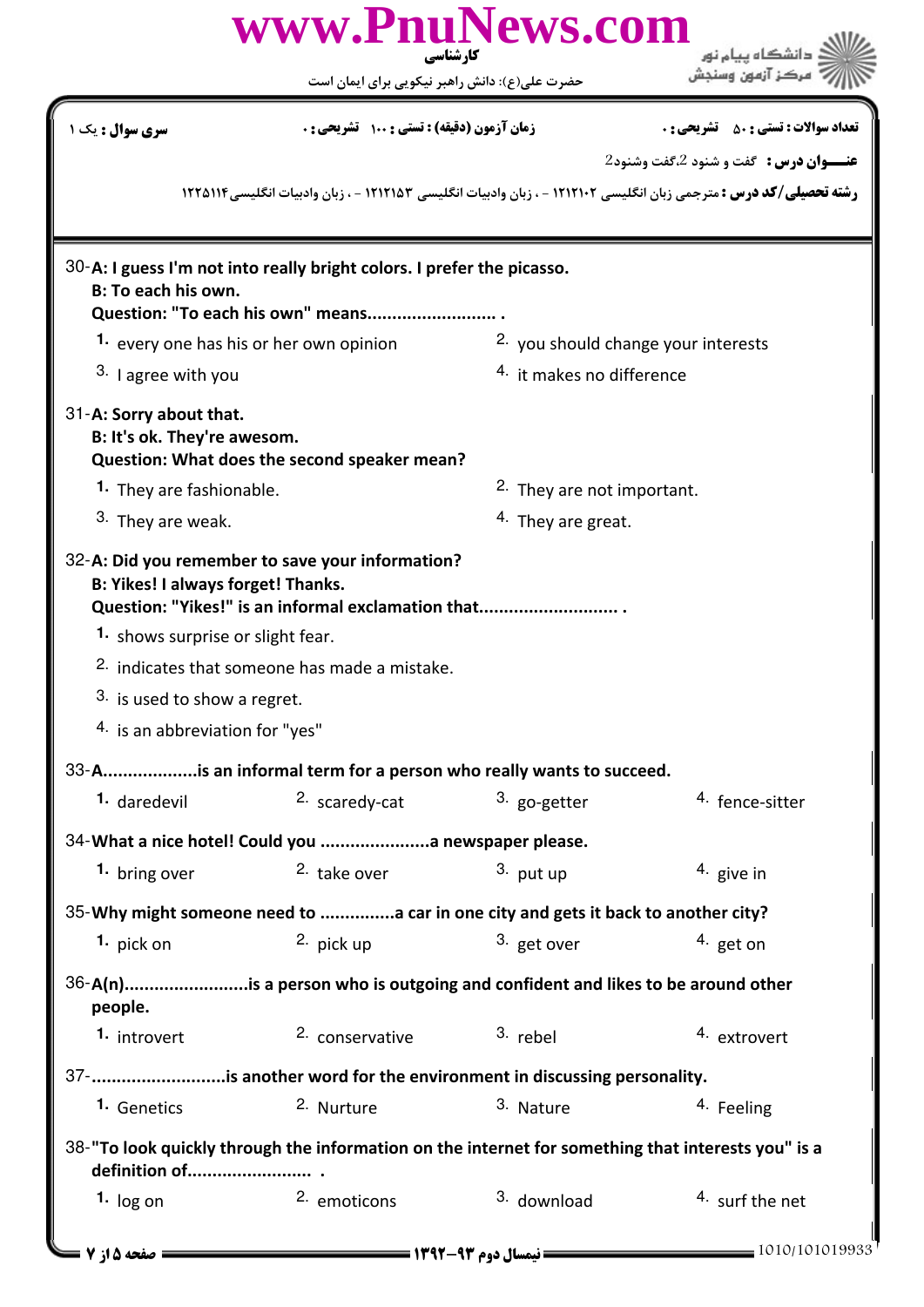|                                                                                                                                       | www.PnuNews.com                                                                                                                                               | کارشناسی                                      | دانشگاه پیام نور                                                                                                         |  |
|---------------------------------------------------------------------------------------------------------------------------------------|---------------------------------------------------------------------------------------------------------------------------------------------------------------|-----------------------------------------------|--------------------------------------------------------------------------------------------------------------------------|--|
|                                                                                                                                       |                                                                                                                                                               | حضرت علی(ع): دانش راهبر نیکویی برای ایمان است |                                                                                                                          |  |
| <b>سری سوال :</b> یک ۱                                                                                                                | زمان آزمون (دقیقه) : تستی : 100 تشریحی : 0                                                                                                                    |                                               | <b>تعداد سوالات : تستی : 50 ٪ تشریحی : 0</b>                                                                             |  |
|                                                                                                                                       |                                                                                                                                                               |                                               | <b>عنــوان درس :</b> گفت و شنود 2،گفت وشنود2                                                                             |  |
|                                                                                                                                       |                                                                                                                                                               |                                               | <b>رشته تحصیلی/کد درس :</b> مترجمی زبان انگلیسی ۱۲۱۲۱۰۲ - ، زبان وادبیات انگلیسی ۱۲۱۲۱۵۳ - ، زبان وادبیات انگلیسی۱۲۲۵۱۱۴ |  |
|                                                                                                                                       |                                                                                                                                                               |                                               |                                                                                                                          |  |
| 39-A: Can you me a hand?<br>B: Sure. What's up?                                                                                       |                                                                                                                                                               |                                               |                                                                                                                          |  |
| 1. shake                                                                                                                              | $2.$ put                                                                                                                                                      | $3.$ take                                     | 4. give                                                                                                                  |  |
|                                                                                                                                       | angryspend so much time in front of a computer.                                                                                                               |                                               | 40-Ted is sick and tired of writing so many long reports and exams every few weeks! He's                                 |  |
| 1. of taking/about having to                                                                                                          |                                                                                                                                                               |                                               | <sup>2</sup> about taking/for having to                                                                                  |  |
| <sup>3.</sup> taking/with having to                                                                                                   |                                                                                                                                                               | $4.$ in taking/about having to                |                                                                                                                          |  |
| 41-If it can be lost on the streets of Tokyo, it can be found in the city's cavernous lost-and-found<br>centre. Cavernous should mean |                                                                                                                                                               |                                               |                                                                                                                          |  |
| 1. noisy                                                                                                                              | 2. enormous                                                                                                                                                   | $3.$ dirty                                    | <sup>4.</sup> clean                                                                                                      |  |
|                                                                                                                                       | 42-Typical of a country obsessed with order and detail, every item is scrupulously labled with time<br>and place of recovery. The underlined word should mean |                                               |                                                                                                                          |  |
| 1. likely                                                                                                                             | <sup>2.</sup> honestly                                                                                                                                        | <sup>3.</sup> carelessly                      | 4. very carefully                                                                                                        |  |
|                                                                                                                                       | 43-"I kind of like it." Kind of means                                                                                                                         |                                               |                                                                                                                          |  |
| 1. somewhat                                                                                                                           | 2. never                                                                                                                                                      | 3. really                                     | 4. guess                                                                                                                 |  |
| 44-Which sentence is grammatically correct?                                                                                           |                                                                                                                                                               |                                               |                                                                                                                          |  |
|                                                                                                                                       | 1. Susan can't stand doing the dishes after dinner.                                                                                                           |                                               |                                                                                                                          |  |
| <sup>2.</sup> Michael loves play the guitar.                                                                                          |                                                                                                                                                               |                                               |                                                                                                                          |  |
| 3. Marianna hates to study for exams.                                                                                                 |                                                                                                                                                               |                                               |                                                                                                                          |  |
| <sup>4.</sup> Joseph would like ridding his bike.                                                                                     |                                                                                                                                                               |                                               |                                                                                                                          |  |
| 45-Which sentence is grammatically correct?                                                                                           |                                                                                                                                                               |                                               |                                                                                                                          |  |
|                                                                                                                                       | 1. I shop online for computer products. It's much easy than going to a computer store.                                                                        |                                               |                                                                                                                          |  |
|                                                                                                                                       | <sup>2.</sup> This is the romantic movie I've ever seen.                                                                                                      |                                               |                                                                                                                          |  |
|                                                                                                                                       | $3.$ Of all the printers in the store, the R100 is definitely the quitest.                                                                                    |                                               |                                                                                                                          |  |
| 4. The traffic on my way to work was very slow. Luckily, the traffic on my way home was not nearly as<br>badly.                       |                                                                                                                                                               |                                               |                                                                                                                          |  |
|                                                                                                                                       |                                                                                                                                                               |                                               |                                                                                                                          |  |
|                                                                                                                                       |                                                                                                                                                               |                                               |                                                                                                                          |  |
|                                                                                                                                       |                                                                                                                                                               |                                               |                                                                                                                          |  |
|                                                                                                                                       |                                                                                                                                                               |                                               |                                                                                                                          |  |
|                                                                                                                                       |                                                                                                                                                               |                                               |                                                                                                                          |  |